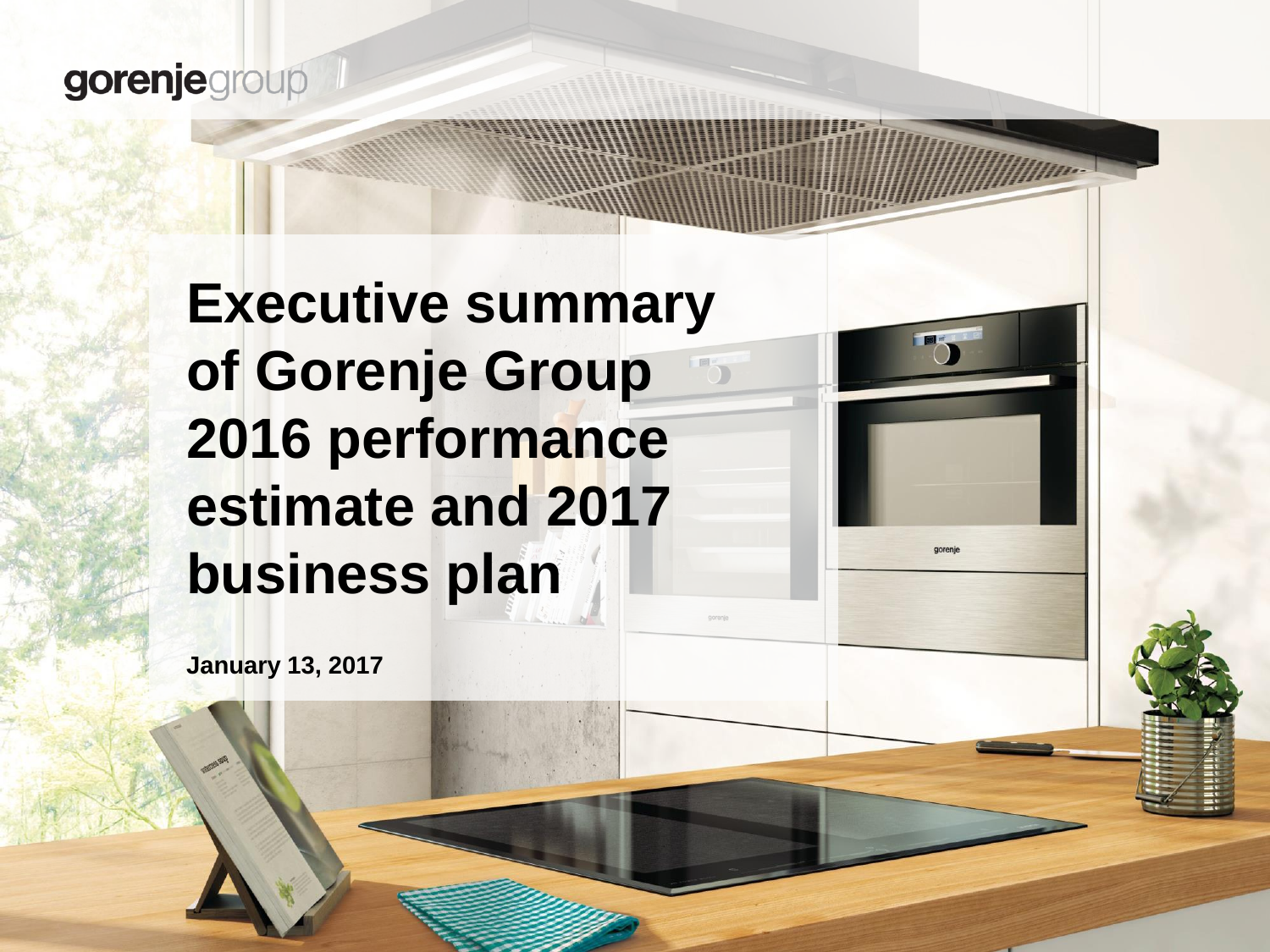#### **2016 performance estimate**  gorenjegroup **Successful first year of strategy pursuit**

- **We achieved the plan for Gorenje Group sales revenue.** Amounting to **EUR 1,257.2 million**, it exceeds the 2015 revenue by **2.6%**.
- In the business segment Home we generated **sales revenue of EUR 1,090.8 million**, which represents **3.3 percent revenue growth**.
- We have **significantly improved** the Gorenje Group **EBITDA** with favourable sales structure and sound cost management. EBITDA is estimated to amount to **EUR 87 million**, which is **8.6%** more than in 2015.
- We have generated profit in every quarter and **exceeded the planned profit by 5%**. In our estimate, **Gorenje Group profit** will amounted to **EUR 8 million**, which is an **improvement of EUR 16 million relative to 2015**.
- **We have decreased the relative debt** of Gorenje Group we have improved the **net debt to EBITDA ratio** from **4.1** in 2015 to **3.9** in 2016.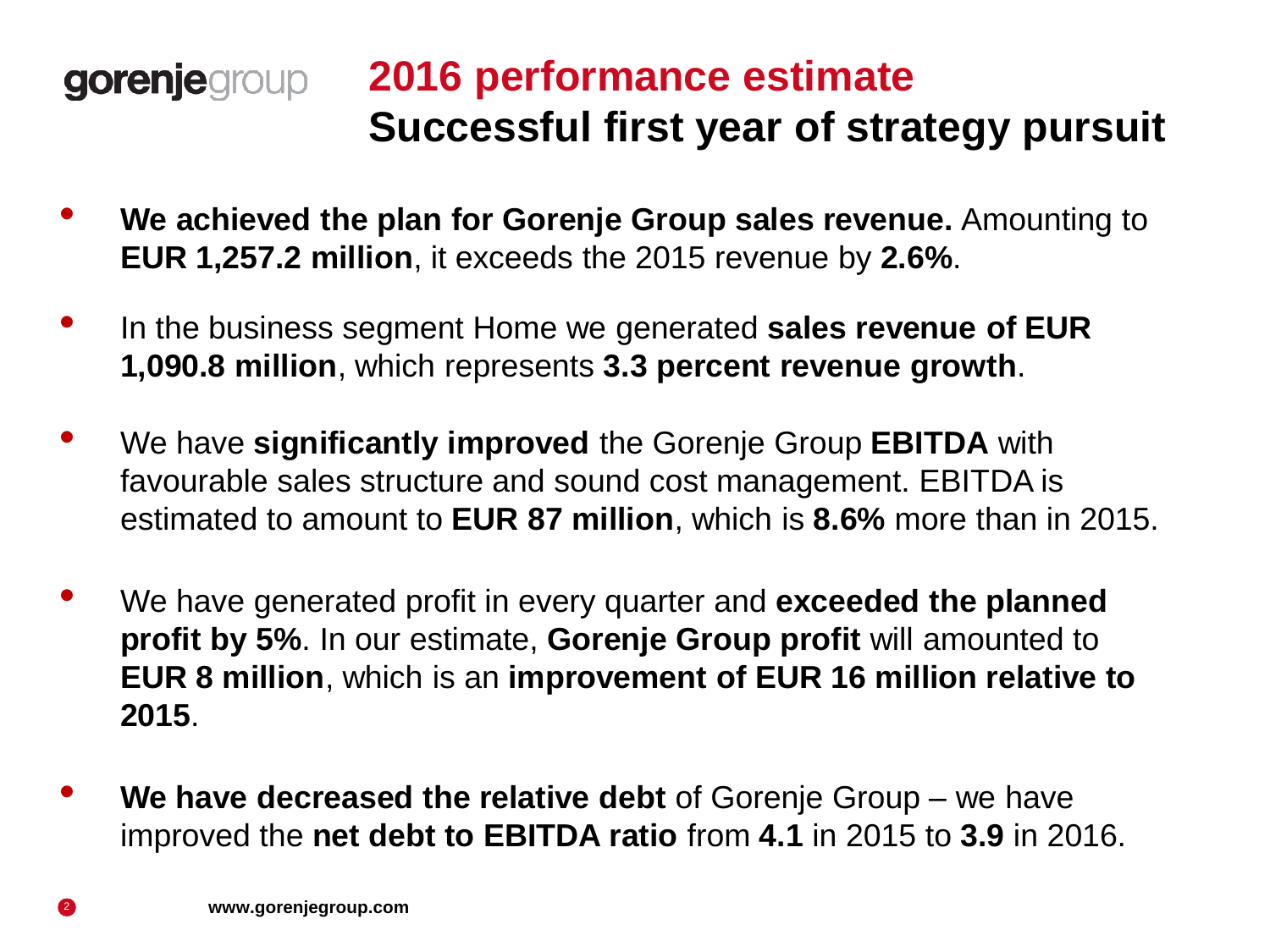### **2016 performance estimate A year of improved sales structure**

- **2016 was a year of successful performance in the Home segment, which was based on:**
	- **Sales growth (+3.3% or EUR +34.8 million)**
	- **favourable geographical structure of sales;** highest sales increase was seen in the markets of
		- Russia, Ukraine, and Eastern Europe,
		- Benelux,
		- Australia, USA, and Asia, under own brands.
- We increased **sales under premium brands Asko and Atag**.
- In the structure of sales in terms of products, the **highest increase** was seen in **kitchen and dishwashing** appliances, and with **small domestic appliances**.
- **We increased the share of premium and innovative appliance sales. Premium products account for 27.4%** of total MDA sales, which is more than planned for this period.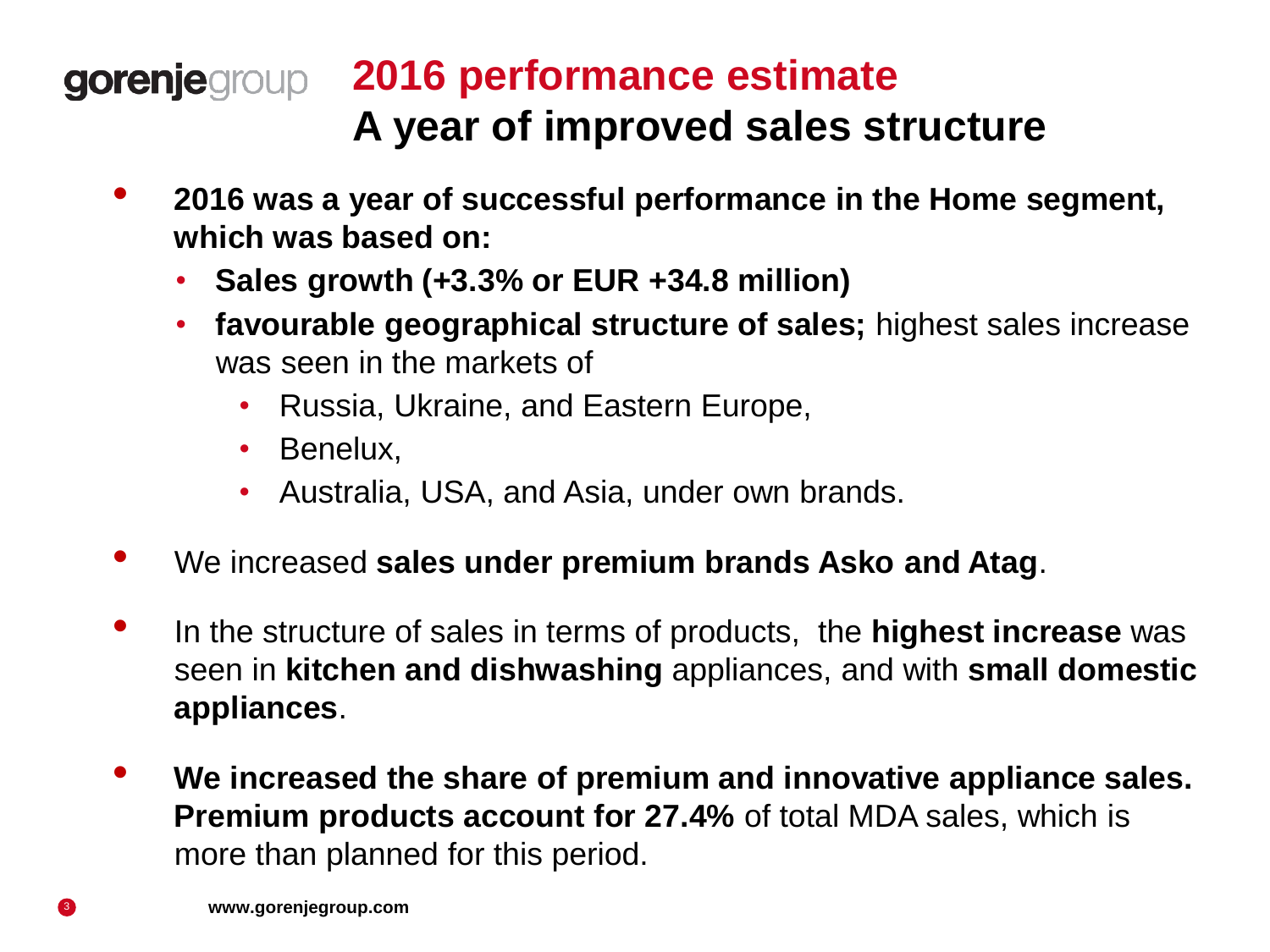### **2016 performance estimate A year of cost efficiency and savings**

- Successful **raw and processed material cost** management:
	- **→** by renegotiation with suppliers,
	- by **prior favourable forward purchases** for some strategic raw materials (sheet metal, plastics etc.),
	- $\rightarrow$  by **optimized use of material** in direct manufacturing.
- Sound management of **logistics costs**:
	- Activities aimed at **logistics route/path optimization**, **new logistics models development**,
	- → we have cut logistics costs despite the growth of Gorenje Group revenue.
- **Revenue growth** in the Home segment was **greater** than **labour cost growth** in the Home segment.
- **Lower quality costs** due to improved appliance quality.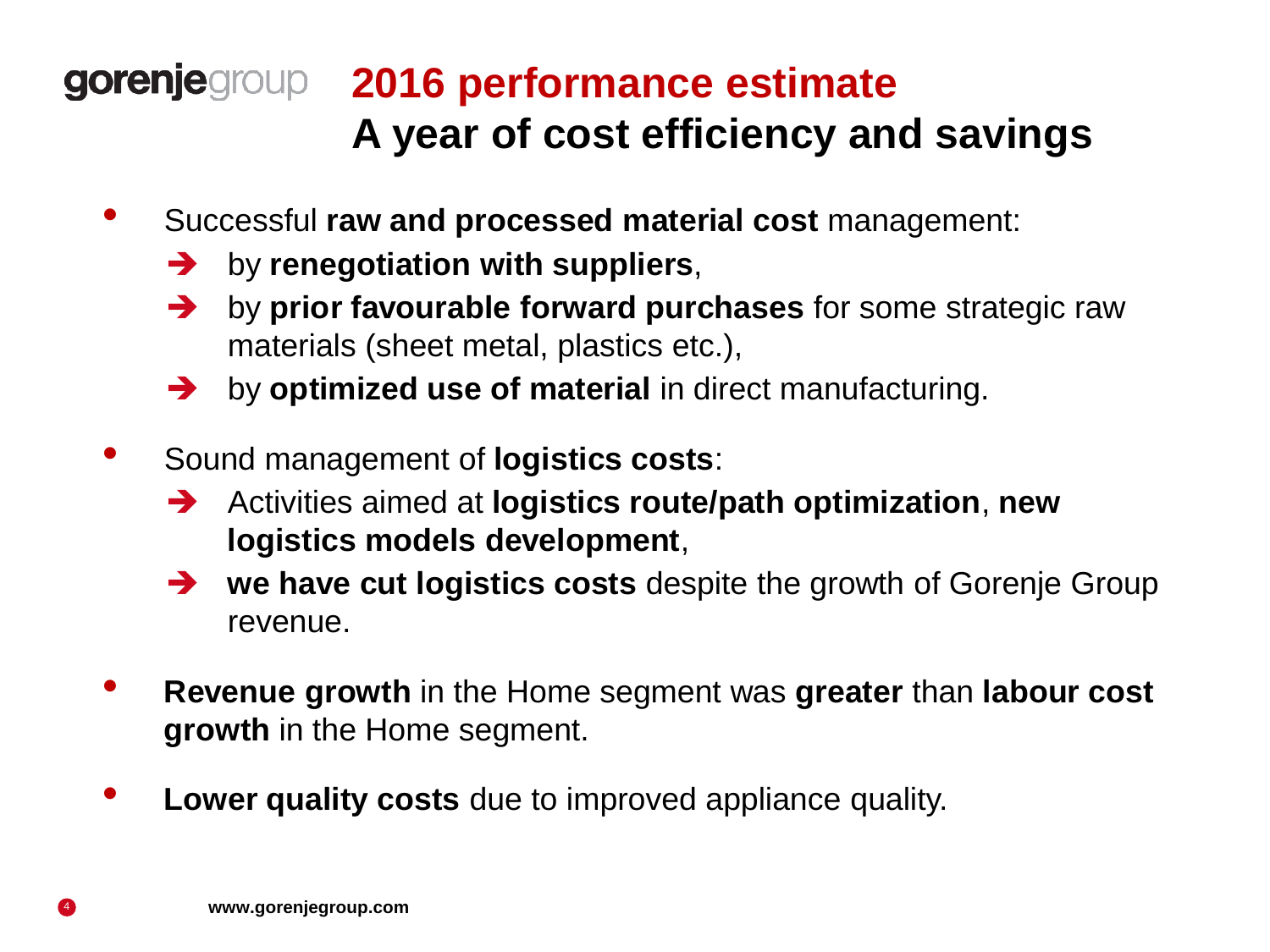### **2016 performance estimate A year of solid financial management**

- **We have cut our interest expenses and average finance expenses.**
- With efficient management, we **significantly improved our currency translation differences result** which had a material impact on Gorenje Group performance in 2015.
- With growth of business activities, we **cut our investments into net working capital** and reduced the complexity of our inventory.
- We have generated **positive cash flow in the last quarter** and, as a result, **relatively deleveraged** at the Group level (net financial debt to EBITDA ratio at 3.9).
- We maintain a **favourable maturity profile of our financial liabilities (approximately 75% of long-term sources)** and a low level of required refinancing for 2017.
- **We have increased our liquidity reserve** and thus **improved our financial stability.**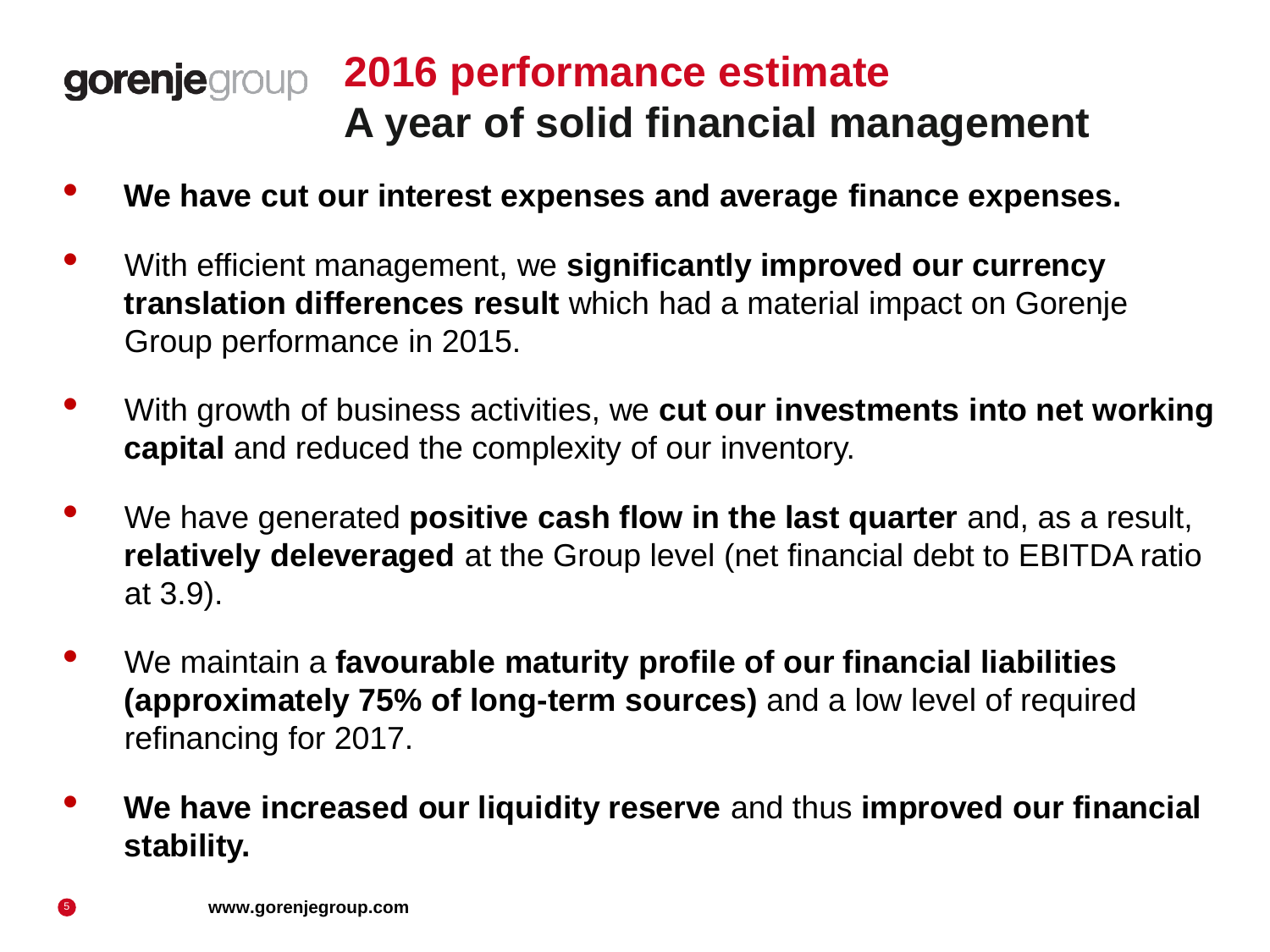#### **Business Plan 2017** gorenjegroup **Further growth of revenue and profitability**

- **Key categories (EBITDA, EBIT, profit) are consistent with the strategic goals of the 2nd year of the 2016–2020 Strategic Plan.**
- **Further growth of sales revenue planned for:**
	- Gorenje Group (+4.6%)
	- Home segment (+5.0%)
- **Improvement of Gorenje Group profitability:**
	- EBITDA: EUR 97.1 million (+11.6%)
	- EBIT: EUR 39.7 million (+2.6%)
	- Profit: EUR 13.1 million (+62.3%)
- **Managing procurement price risk and currency risk, and the improvement projects at all levels of business.**
- Further **working capital optimization** and **positive cash flow.**
- Further **relative deleveraging** at the Group level (net financial debt to EBITDA ratio of **3.5**).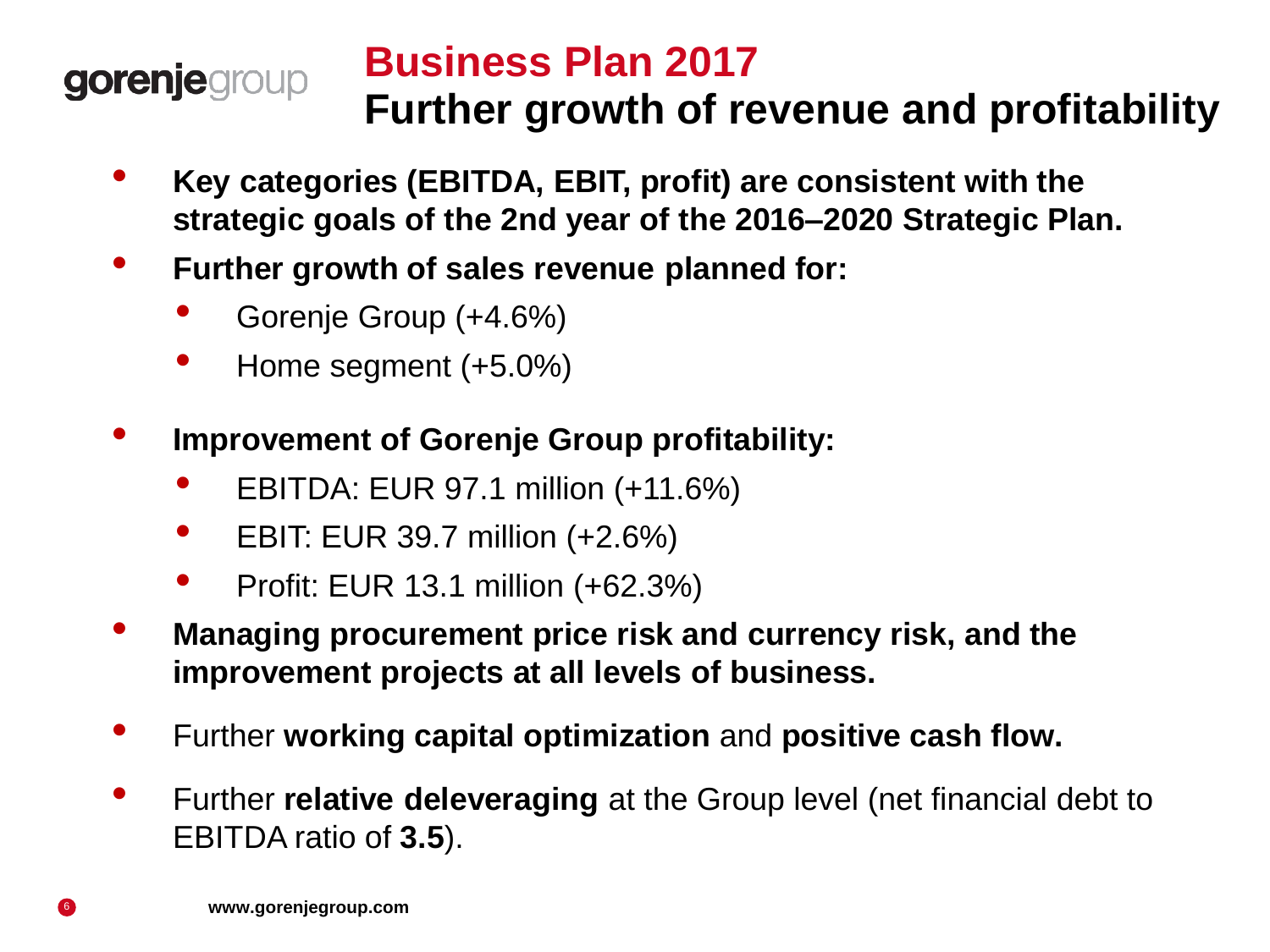## **gorenje**group **Business Plan 2017**

| <b>EUR million</b>                   | <b>Estimate</b><br>2016 | <b>Plan</b><br>2017 | <b>Index</b><br>P 17/E 16 |  |
|--------------------------------------|-------------------------|---------------------|---------------------------|--|
| <b>Consolidated revenue</b>          | 1,257.2                 | 1,315.3             | 104.6                     |  |
| <b>EBITDA</b>                        | 87.0                    | 97.1                | 111.6                     |  |
| <b>EBITDA Margin (%)</b>             | 6.9%                    | 7.4%                |                           |  |
| <b>EBIT</b>                          | 38.7                    | 39.7                | 102.6                     |  |
| <b>EBIT Margin (%)</b>               | 3.1%                    | 3.0%                |                           |  |
| <b>Profit before taxes</b>           | 11.6                    | 19.5                | 167.8                     |  |
| <b>Profit or loss for the period</b> | 8.0                     | 13.1                | 162.3                     |  |
| <b>ROS</b> (%)                       | 0.6%                    | 1.0%                |                           |  |
| <b>Net financial debt / EBITDA</b>   | 3.9                     | 3.5                 |                           |  |
| www.gorenjegroup.com                 |                         |                     |                           |  |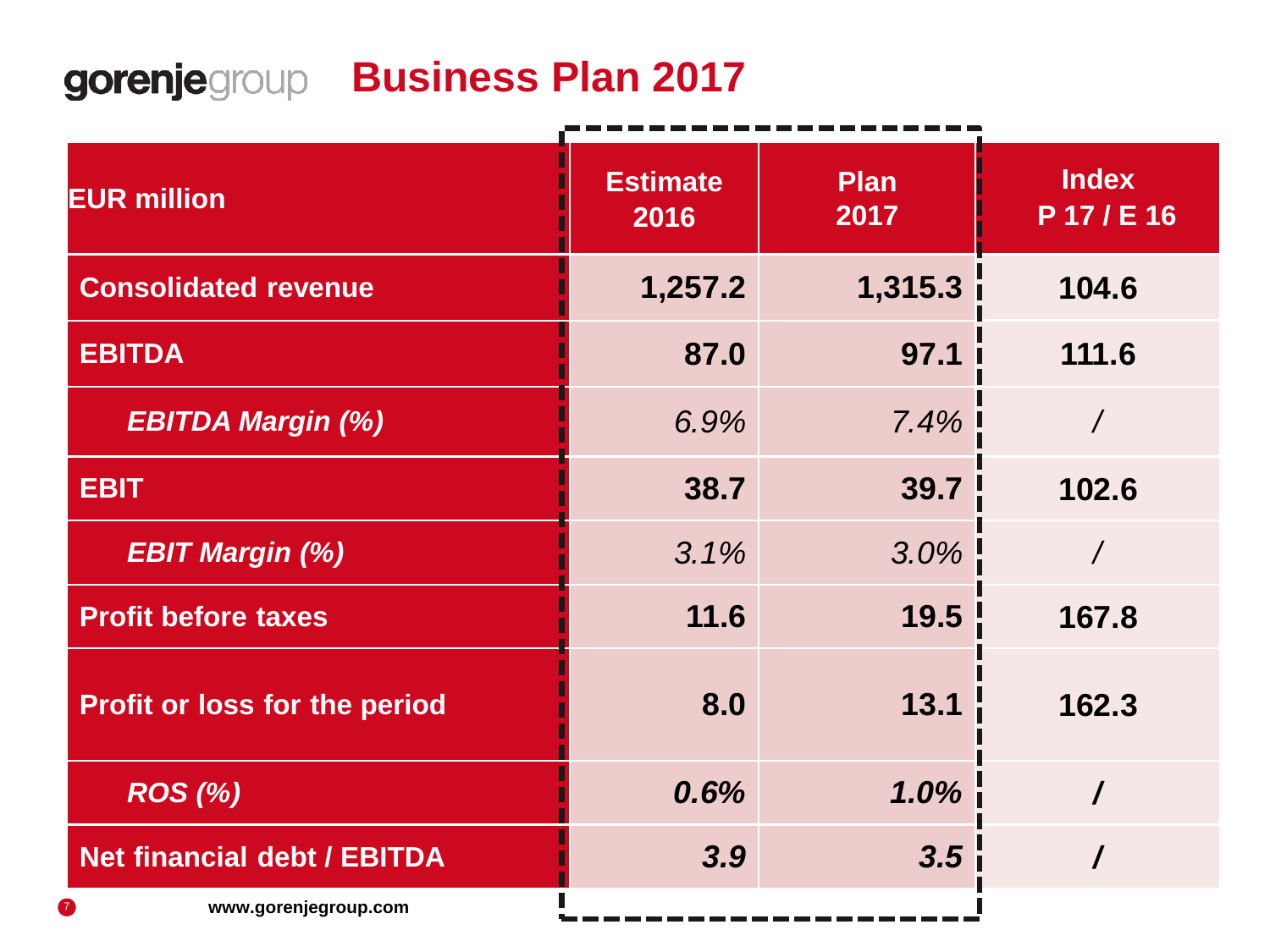### **Business Plan 2017 Solid sales structure by territories and products**

- Revenue growth and profitability shall be based on:
	- **Improved geographical structure of sales**: further growth in the markets of **Benelux, Eastern Europe, and CIS;**
	- **improved sales structure by brands:** increase of sales under the **Asko** and **Atag** brands
	- **Improved sales structure in terms of products:** growth of sales for products with higher value added

As a result:

- further **growth of share of innovative and premium products**
- **higher average sales prices**
- **improved utilization of production capacities**
- To support the growth of sales in the premium and innovative segment, we are **stepping up our investment into marketing and development**.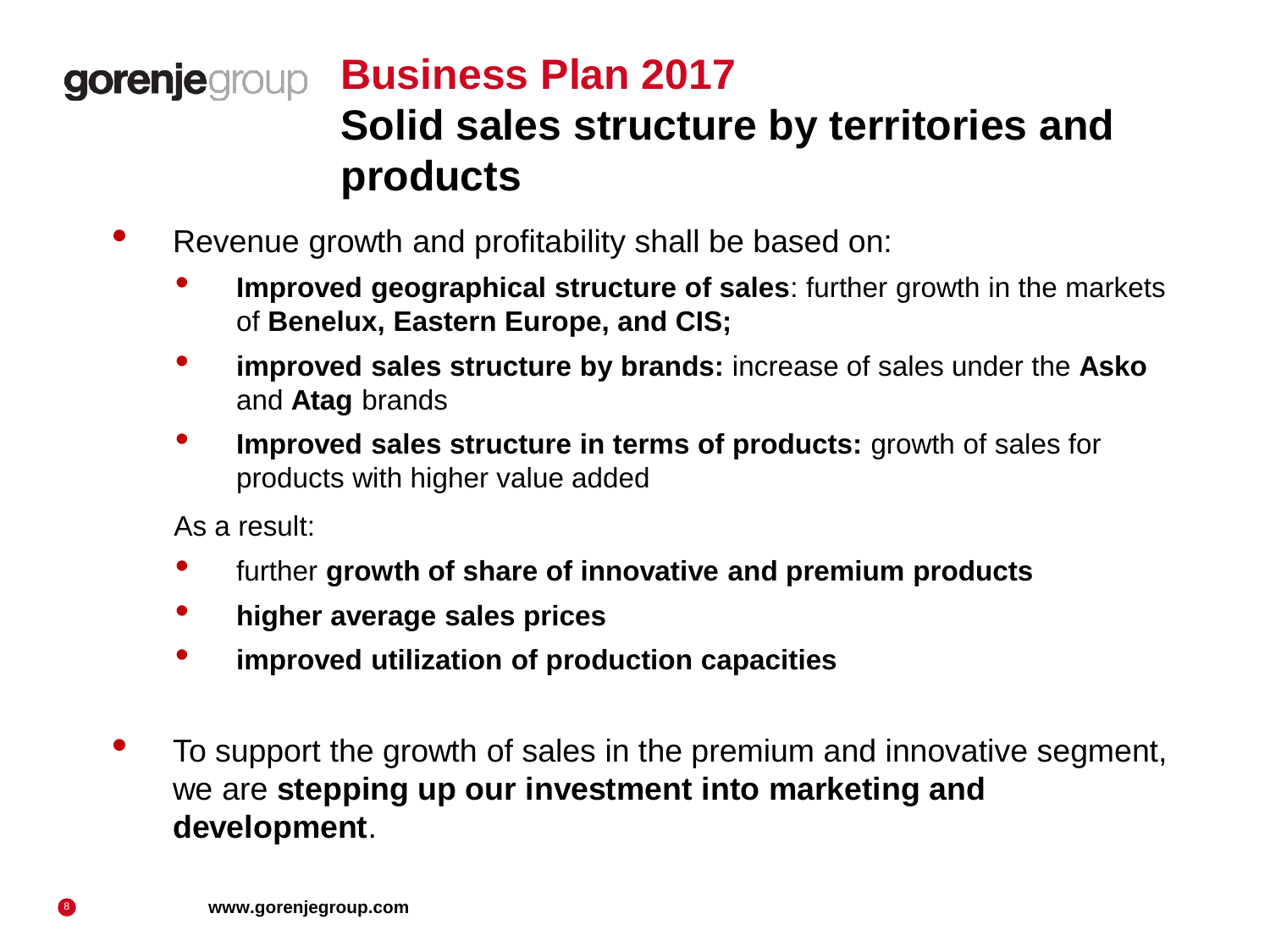### **Business Plan 2017 Own brand portfolio for all market segments**

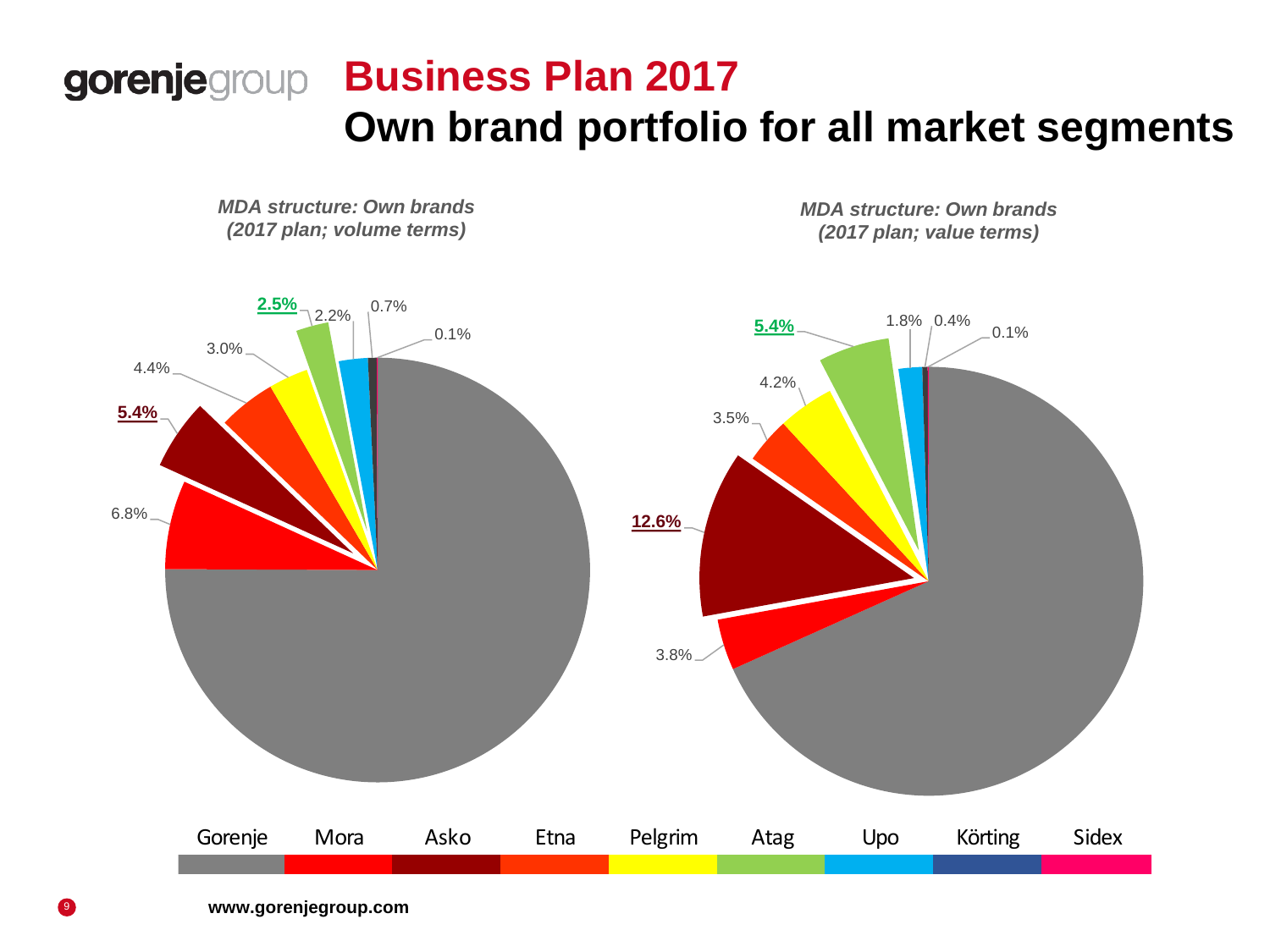#### **Business Plan 2017** gorenjegroup **Targeted investment into new product Development (1/2)**

#### **New product development and launch**

- Consistently with the strategic policies, we support sales growth with **targeted investment into new product development; 2.7% of Gorenje Group revenue to be allocated to investments into development.**
- New launches in all product categories.
- Innovative functions, simplicity, userfriendly controls.
- New platforms for high-end appliances under the Asko brand.





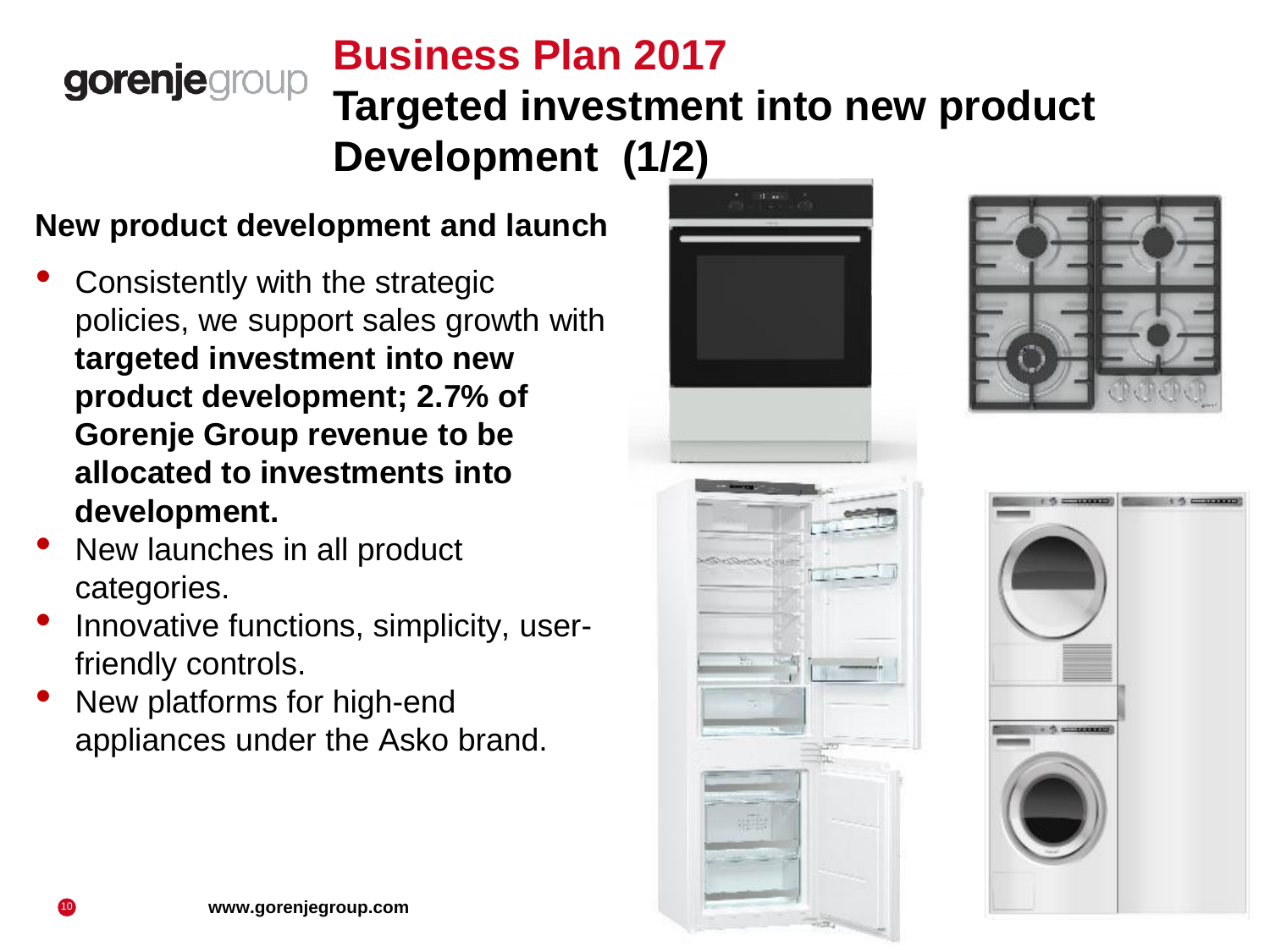#### **Business Plan 2017** gorenjegroup **Targeted investment into new product Development (2/2)**

- New premium dishwasher platform and additional dishwasher models in the mid-price segment.
- Development of a platform for connectible appliances.
- New generation of free standing cookers and gas hobs.
- New generation of built-in refrigerators.
- New collections and products of small domestic appliances.



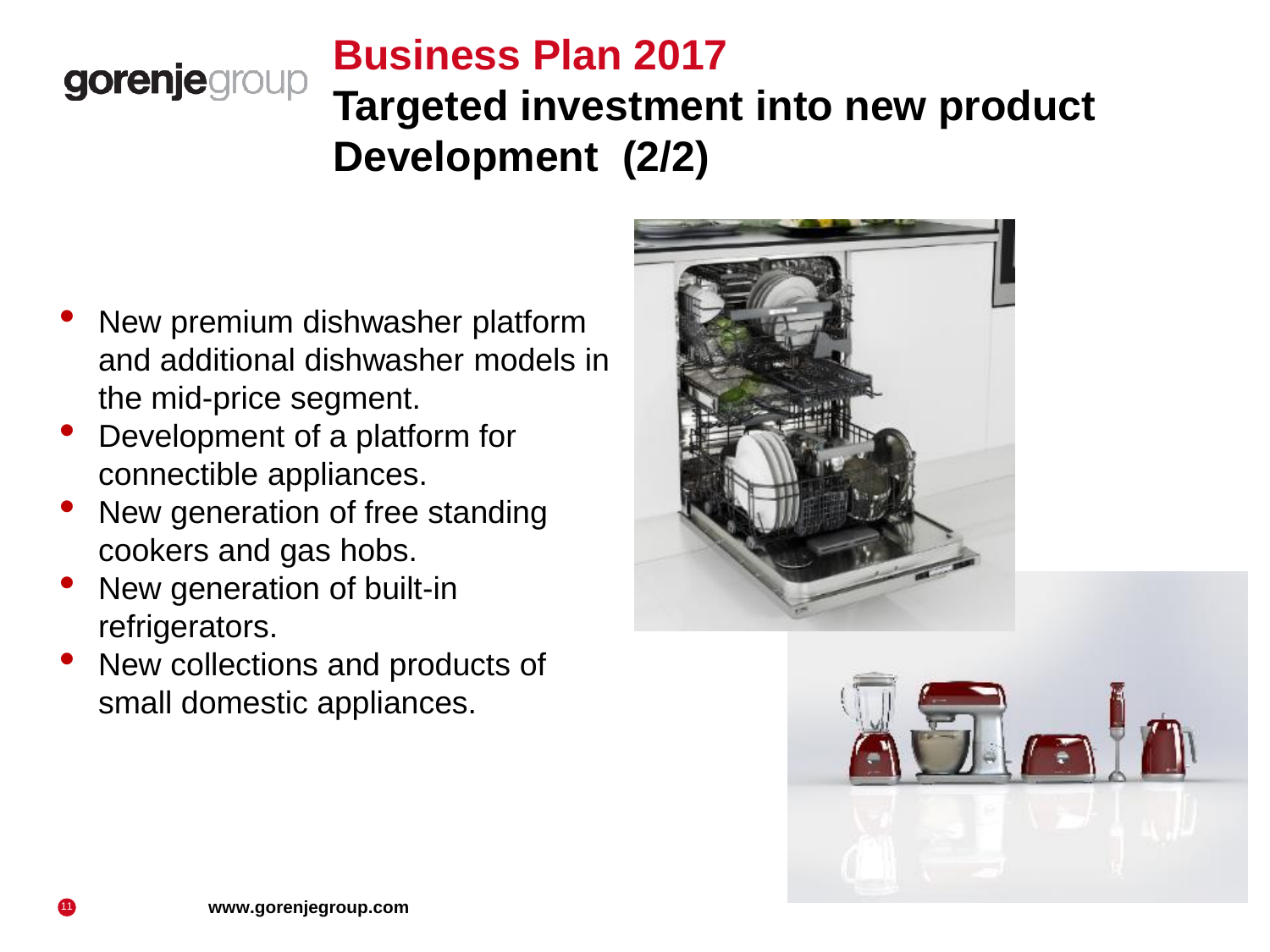### **Business Plan 2017 Stable financial structure**



gorenjegroup

**Long-term financial liabilities Short-term financial liabilities**

- **Further relative deleveraging** planned (net financial debt to EBITDA ratio at **3.5**)
- **We maintain a stable maturity profile** of our financial liabilities (approximately 75% of long-term sources), and the average maturity of our debt.
- **Dynamics of required refinancing** for maturing/current portions of long-term borrowings (approximately EUR 90 million per year) **consistent with cash flow generation within each year**, and **high liquidity reserve**, alleviate our refinancing risk.
	- Refinancing in order to further **cut average finance expenses**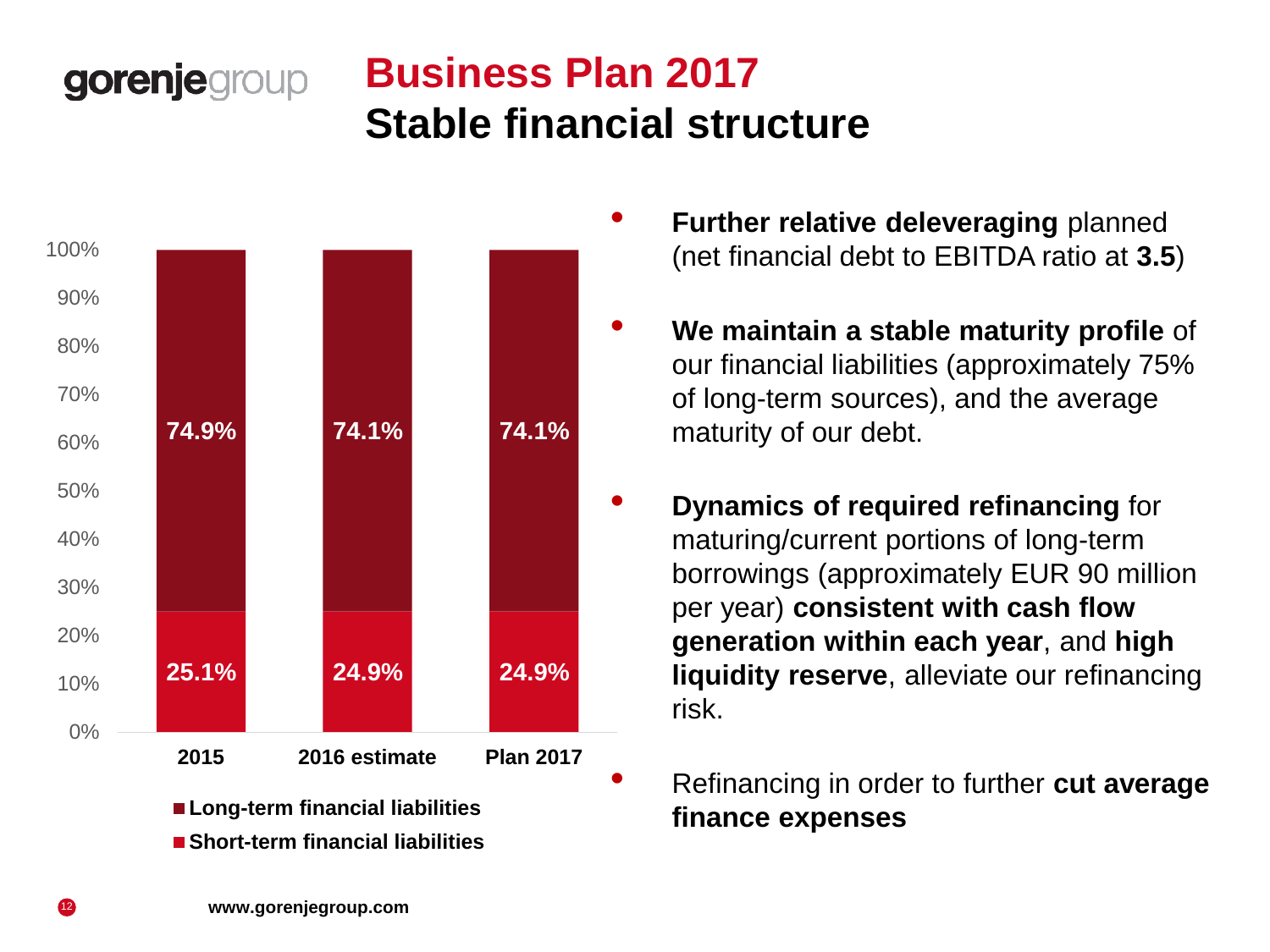#### **Business Plan 2017** gorenjegroup **Relative deleveraging**

**Relative deleveraging** (net financial debt to EBITDA ratio)

• Including with better **net working capital management** (inventory optimization, receivables management, reverse factoring for suppliers, extension of payment terms).